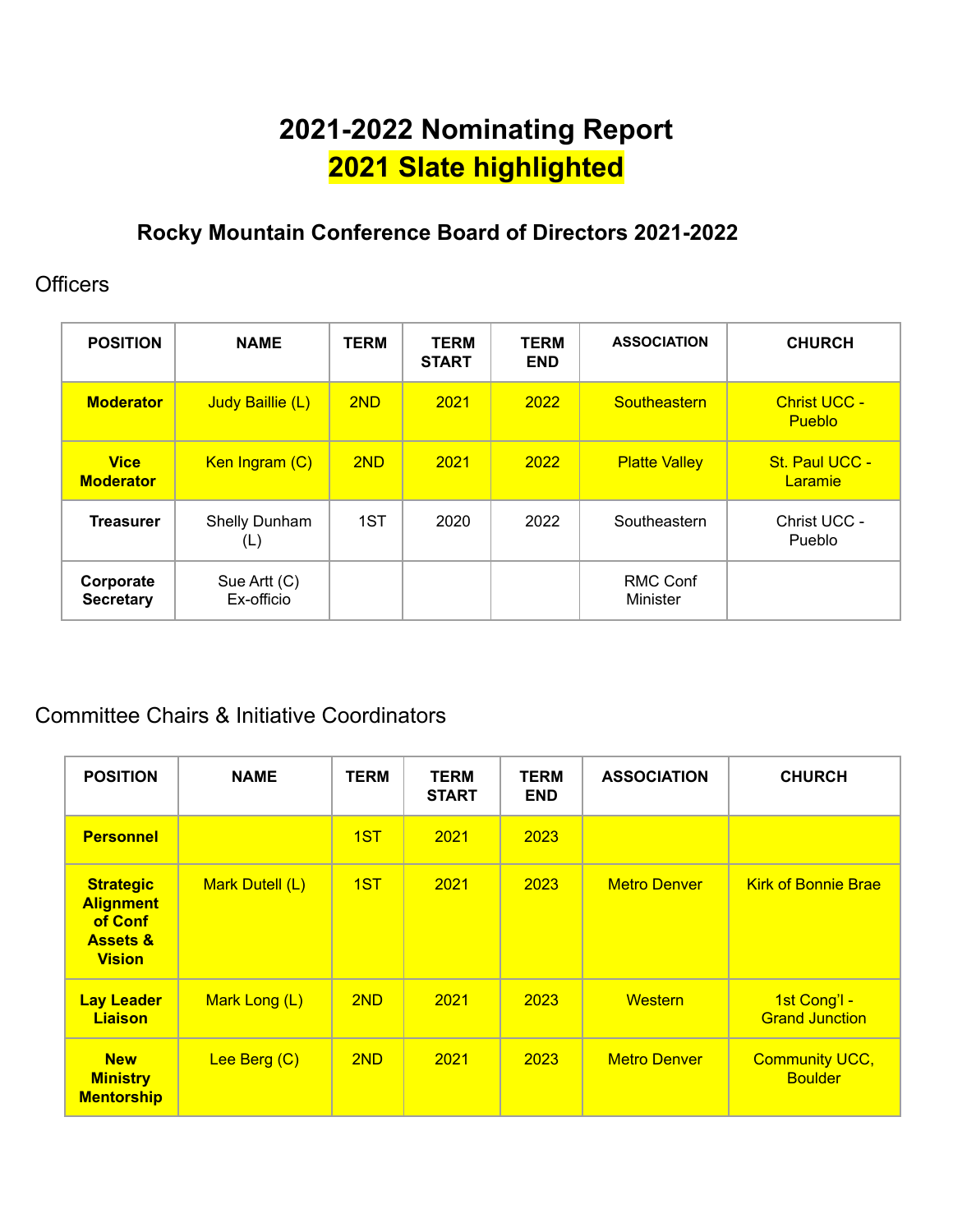# **Rocky Mountain Conference Board of Directors 2021-2022** (continued)

### Association Representatives

| <b>ASSOCIATION</b>   | <b>NAME</b>                  | <b>TERM</b><br><b>START</b> | <b>TERM END</b> | <b>CHURCH</b>                        |
|----------------------|------------------------------|-----------------------------|-----------------|--------------------------------------|
| Western              | Wendy Kidd (C)               | 2020                        | 2023            | Church of the San Juans -<br>Ridgway |
| Southeastern         | David Bristow (L)            | 2020                        | 2023            | Vista Grande UCC                     |
| <b>InterMountain</b> | Andi Nielson (L)             | 2019                        | 2022            | Ogden UCC                            |
| <b>Metro Denver</b>  | Deborah Barnard<br>(L)       | 2019                        | 2022            | Salem UCC                            |
| <b>Platte Valley</b> | <b>Eleanor Downey</b><br>(L) | 2021                        | 2024            | <b>Loveland UCC</b>                  |

Term Limits:

Moderator / Vice Moderator - 1 year term, re-electable once

Treasurer - 2 year term, re-electable once

Committee Chairs / Initiative Coordinators - 2 year term, re-electable once Association Reps - nominated by Association - 3 year term, one term limit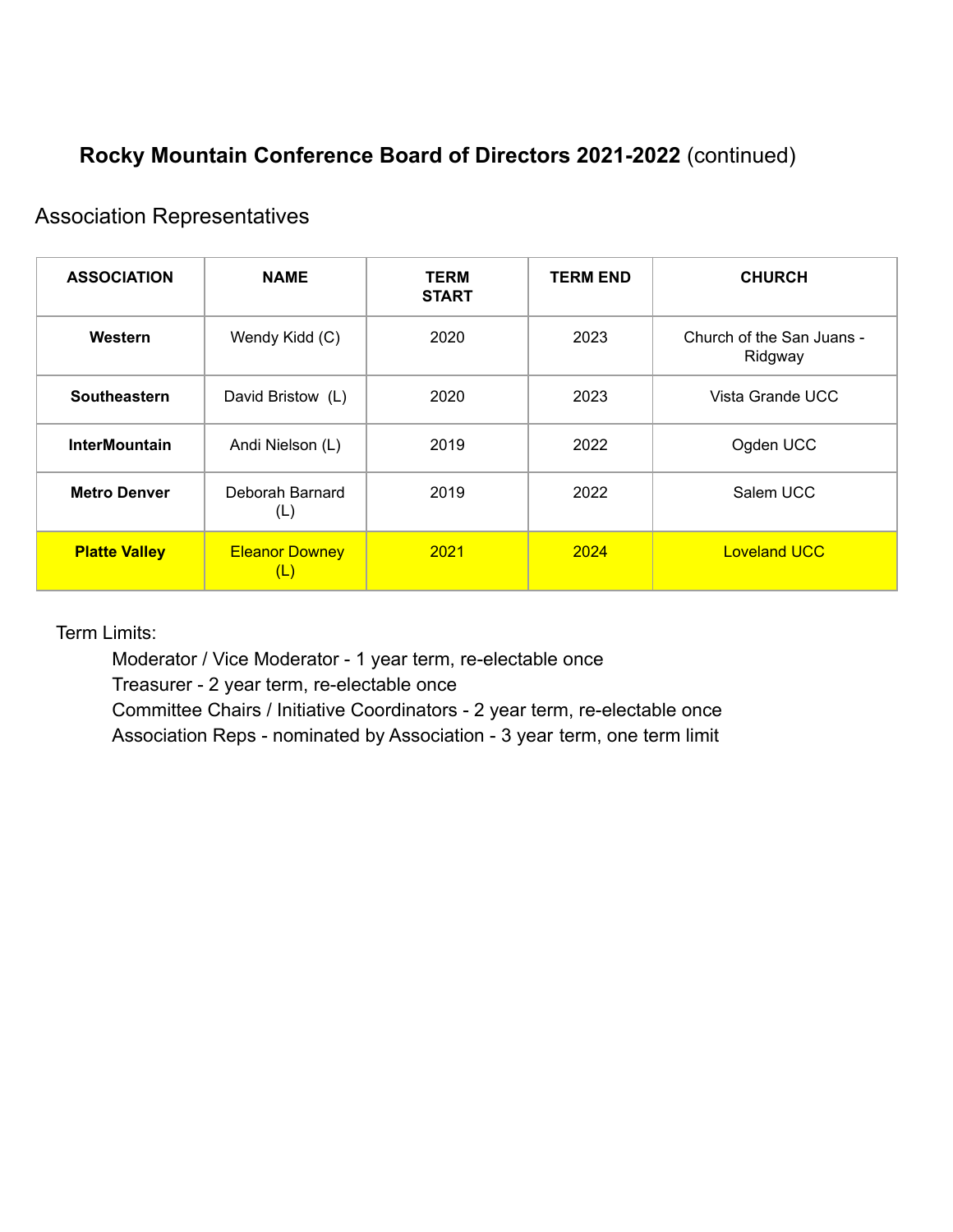|  |  |  | RMC Board / Finance Committee 2021-2022 |  |
|--|--|--|-----------------------------------------|--|
|--|--|--|-----------------------------------------|--|

| <b>ASSOCIATION</b>    | <b>NAME</b>                | <b>TERM/EN</b><br>D | <b>TERM</b><br><b>START</b> | <b>TERM END</b> | <b>CHURCH</b>            |
|-----------------------|----------------------------|---------------------|-----------------------------|-----------------|--------------------------|
| Chair -<br>Ex-Officio | Shelly Dunham<br>(L)       | 1ST                 | 2020                        | 2022            | Christ UCC - Pueblo      |
| <b>Metro Denver</b>   | Larry Ricketts (L)         | 1ST                 | 2020                        | 2022            | <b>Parkhill UCC</b>      |
| <b>Metro Denver</b>   | Curt Preston (C)           | 1ST                 | 2020                        | 2022            | Lakewood UCC             |
| <b>Metro Denver</b>   | Kari Collins (C)           | 2ND                 | 2020                        | 2022            | Sixth Avenue UCC         |
| <b>Metro Denver</b>   | <b>Ken Hoagland</b><br>(L) | 2ND                 | 2021                        | 2023            | 1st Plymouth - Englewood |
| <b>Platte Valley</b>  | Paul<br>Heintzelman (L)    | 2ND                 | 2021                        | 2023            | 1st Cong'l - Loveland    |

Term Limits: Between 5 - 8 Finance Committee Members - 2 year term, re-electable once; CM ex-officio

### **RMC Board / Personnel Committee 2021-2022**

| <b>ASSOCIATION</b>                  | <b>NAME</b>       | <b>TERM/END</b> | <b>TERM</b><br><b>START</b> | <b>TERM END</b> | <b>CHURCH</b>                 |
|-------------------------------------|-------------------|-----------------|-----------------------------|-----------------|-------------------------------|
| <b>Chair -</b><br><b>Ex-Officio</b> |                   | 1ST             | 2021                        | 2023            |                               |
| <b>Platte Valley</b>                | Karen Trainor     | 1ST             | 2020                        | 2022            | First Congregational, Greeley |
| <b>Southeastern</b>                 | Angie Law (L)     | 2ND             | 2020                        | 2022            | <b>UCC Parker Hilltop</b>     |
| Intermountain                       | Sheryl Crow (L)   | 2ND             | 2020                        | 2022            | Kingsbury - Vernal            |
| <b>MDA</b>                          | <b>Adam McCoy</b> | 1ST             | 2021                        | 2023            | <b>Broomfield</b>             |
| <b>MDA</b>                          | Litzka Randall    | 1S <sub>T</sub> | 2021                        | 2023            | <b>Berkely</b>                |

Term Limits: Between 5 - 8 Personnel Committee Members - 2 year term, re-electable once; CM ex-officio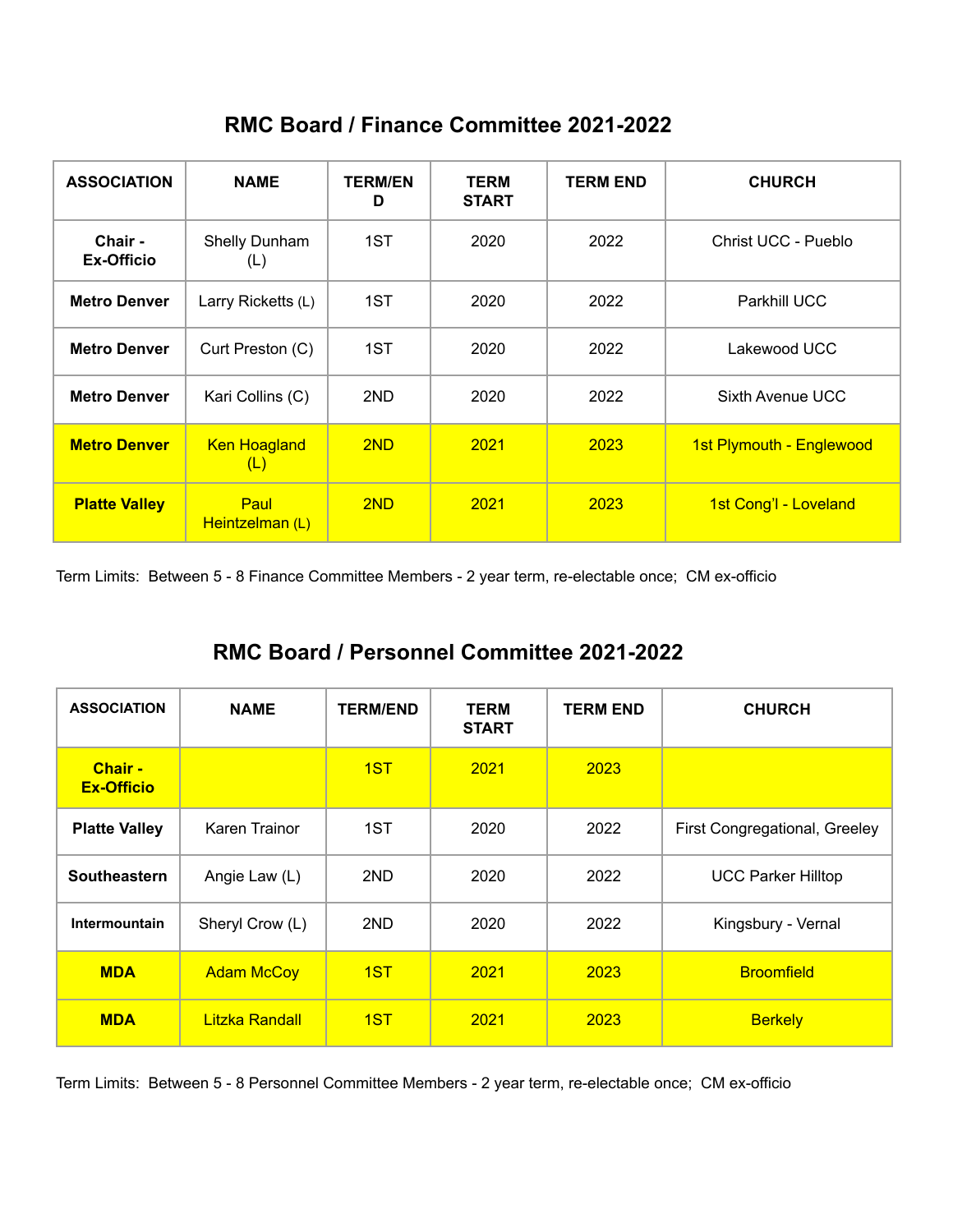# **RMC Board Nominating Committee 2021-2022**

| <b>ASSOCIATION</b>       | <b>NAME</b>                          | <b>TERM</b> | <b>TERM</b><br><b>START</b> | <b>TERM END</b> | <b>CHURCH</b>                    |
|--------------------------|--------------------------------------|-------------|-----------------------------|-----------------|----------------------------------|
| Chair -<br>Ex-Officio    | Ken Ingram (C)                       | 2ND         | 2021                        | 2022            | St. Paul - Laramie               |
| <b>InterMountai</b><br>n | Sheryl Crow (L)                      | 2ND         | 2020                        | 2022            | Kingsbury - Vernal               |
| <b>Platte Valley</b>     | <b>Thandiwe</b><br>Dale-Ferguson (C) | 1ST         | 2020                        | 2022            | Loveland UCC                     |
| Southeastern             | Logan Bennett (C)                    | 2ND         | 2020                        | 2022            | 1st Cong'l -<br>Colorado Springs |
| <b>Metro Denver</b>      | Jane Strohm (L)                      | 2ND         | 2021                        | 2023            | <b>First Cong'l Boulder</b>      |
| <b>Western</b>           |                                      | 1ST         | 2021                        | 2023            |                                  |

Term Limits: Six Nominating Committee Members - 2 year term, re-electable once; CM ex-officio

# **RMC Endowment Board Trustees 2021-2022**

| <b>ASSOCIATION</b>   | <b>NAME</b>        | <b>TERM</b> | <b>TERM START</b> | <b>TERM END</b> | <b>CHURCH</b>                        |
|----------------------|--------------------|-------------|-------------------|-----------------|--------------------------------------|
| Western              | Wendy Kidd (C)     | 2ND         | 2020              | 2023            | Church of the San Juans -<br>Ridgway |
| Western              | Cindy Haas (L)     | 2ND         | 2020              | 2023            | 1st Cong'l - Grand Junction          |
| <b>Metro Denver</b>  | Jeff Bogart (L)    | 2ND         | 2019              | 2022            | 1st Cong'l - Boulder                 |
| <b>Platte Valley</b> | Tim Amen (L)       | 1ST         | 2019              | 2022            | Christ Cong'l - Ft. Morgan           |
|                      |                    | 1ST         | 2021              | 2024            |                                      |
| <b>Metro Denver</b>  | Amy Petre-Hill (C) | 1ST         | 2018              | 2021            | Mountain View - Aurora               |

Term Limits: Endowment Trustees - 3 year term, re-electable once; CM ex-officio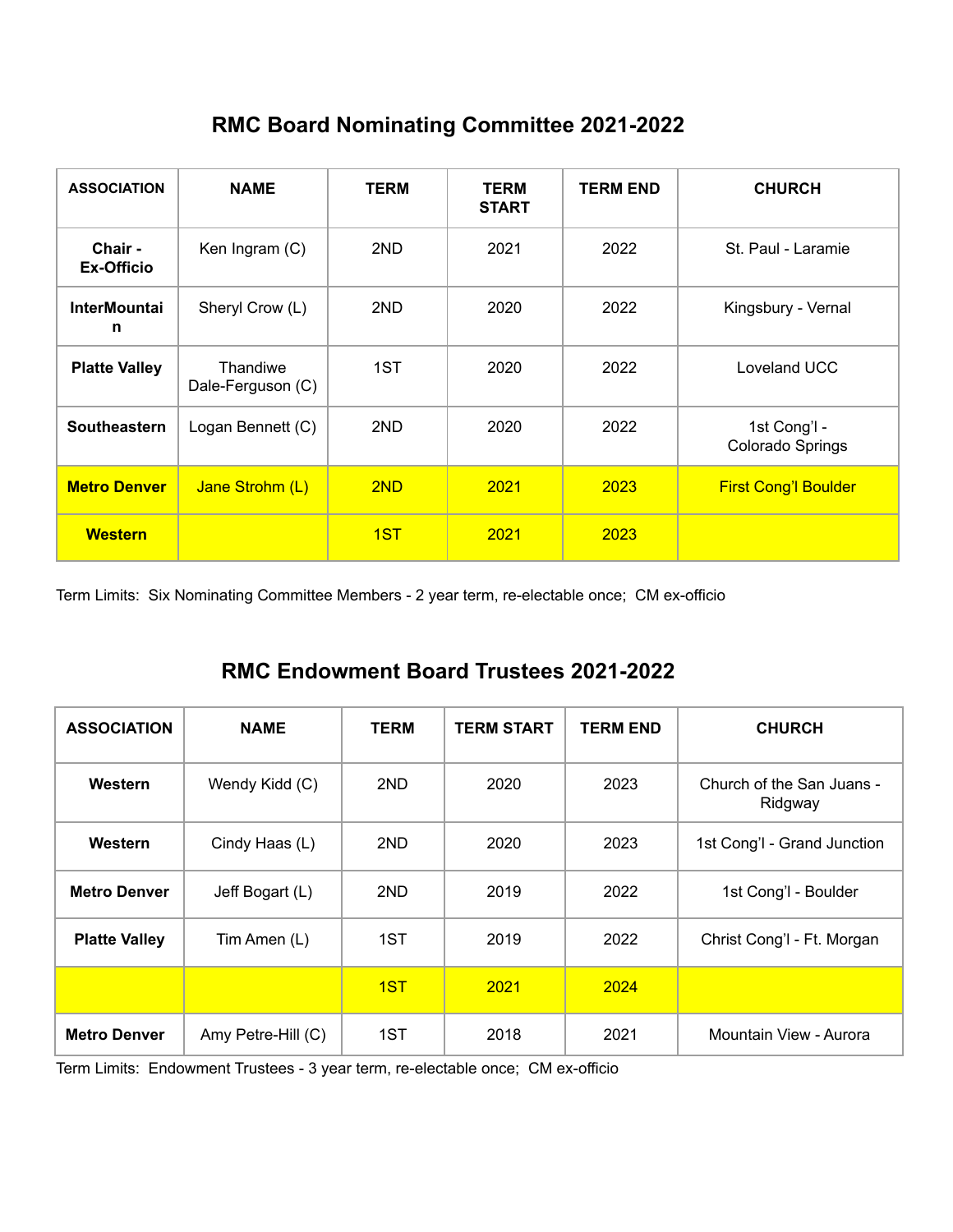# **2021 Rocky Mountain General Synod Delegates**

#### *RMC Delegates to 2021 Electronic General Synod*

By UCC Bylaws, delegation participants must be at least 50% Lay-Delegates, 20% youth and young adult (1 youth under 18 and 1 young adult under 30 at time of election), and reflect the Conference's diversity. Association Delegates are elected for two consecutive Synods; Youth, Young Adult and RMC Board positions elected for one Synod. Delegates are elected in even years for two Synods to commence the succeeding year (example: delegates elected in 2020 serve at Synods in 2021 and 2023).

| <b>ASSOCIATION</b>   | <b>DELEGATE</b><br><b>CATEGORY</b> | <b>DELEGATE</b>               | 1ST<br><b>SYNOD</b> | 2ND<br><b>SYNOD</b> | <b>CHURCH</b>               |
|----------------------|------------------------------------|-------------------------------|---------------------|---------------------|-----------------------------|
| <b>Metro Denver</b>  | Lay Delegate                       | Vicki Golobic                 | 2021                | 2023                | Sixth Ave UCC               |
| <b>Platte Valley</b> | Lay Delegate                       | Allyson Stauffer              | 2019                | 2021                | Longmont UCC, CO            |
| <b>InterMountain</b> | Lay Delegate                       | Jan Zans                      | 2021                | 2023                | Rock Springs, WY            |
| <b>Platte Valley</b> | Young Adult                        | Marcus Frye                   | 2021                | N/A                 | St. Paul's UCC, Laramie, WY |
|                      | Youth                              | (to be appointed by<br>Board) | 2021                | N/A                 |                             |
| <b>RMC Board</b>     | <b>RMC Moderator</b>               | Judy Baillie                  | 2021                | N/A                 | Christ UCC - Pueblo, CO     |

#### **Lay Delegates (50% of delegation or >= 5 delegates)**

#### **Clergy Delegates (<50% of delegation or >= 4 delegates)**

| <b>ASSOCIATION</b> | <b>DELEGATE</b><br><b>CATEGORY</b> | <b>DELEGATE</b>                | 1ST<br><b>SYNO</b><br>D | 2ND<br><b>SYNOD</b> | <b>CHURCH</b>                  |
|--------------------|------------------------------------|--------------------------------|-------------------------|---------------------|--------------------------------|
| Western            | Clergy Delegate                    | Karen Winkel                   | 2021                    | 2023                | Community Spirit, Montrose, CO |
| Southeastern       | Clergy Delegate                    | Gaye<br><b>Bosley-Mitchell</b> | 2019                    | 2021                | CCUCC, Manitou Springs, CO     |